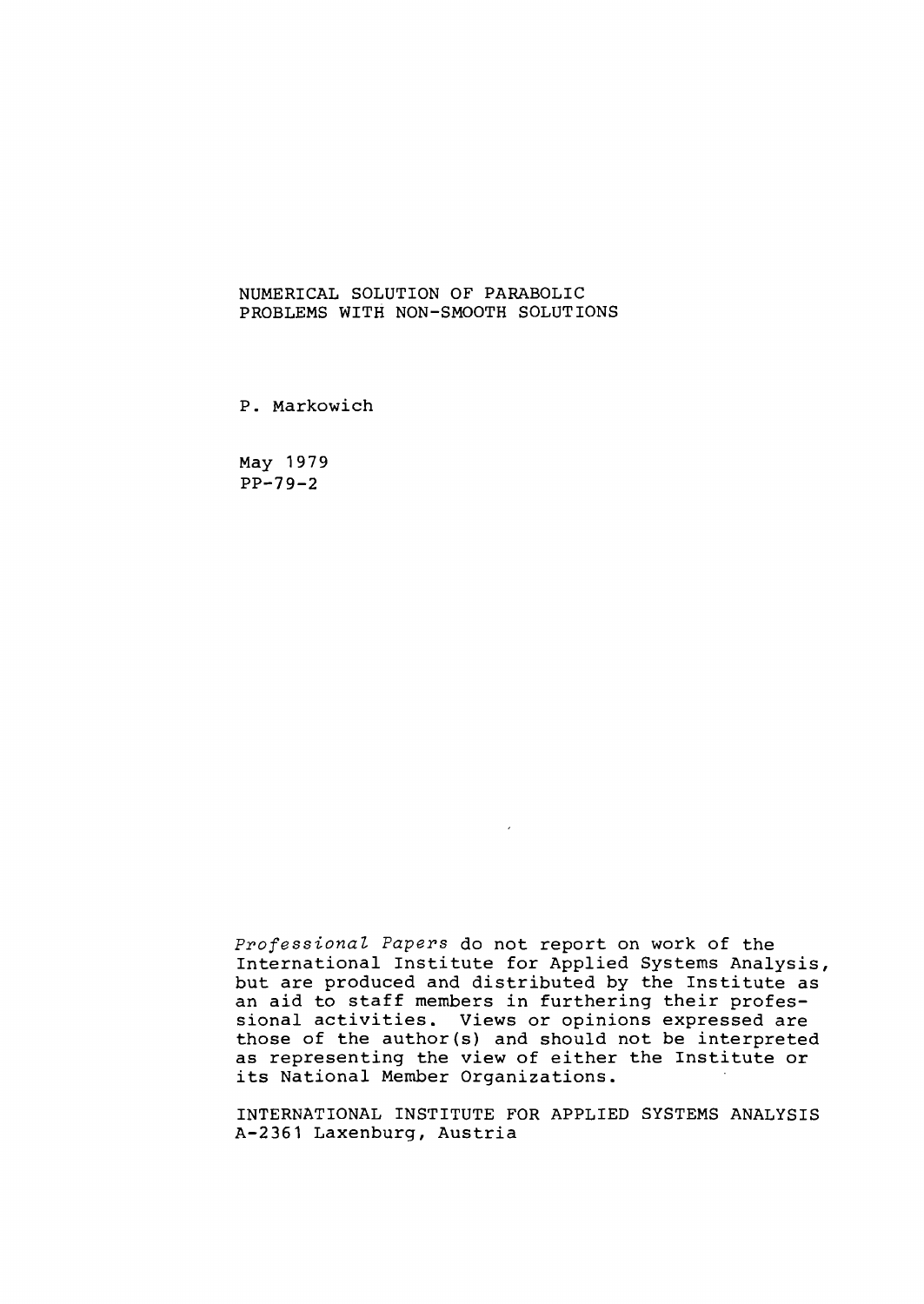$\sim 10^{-1}$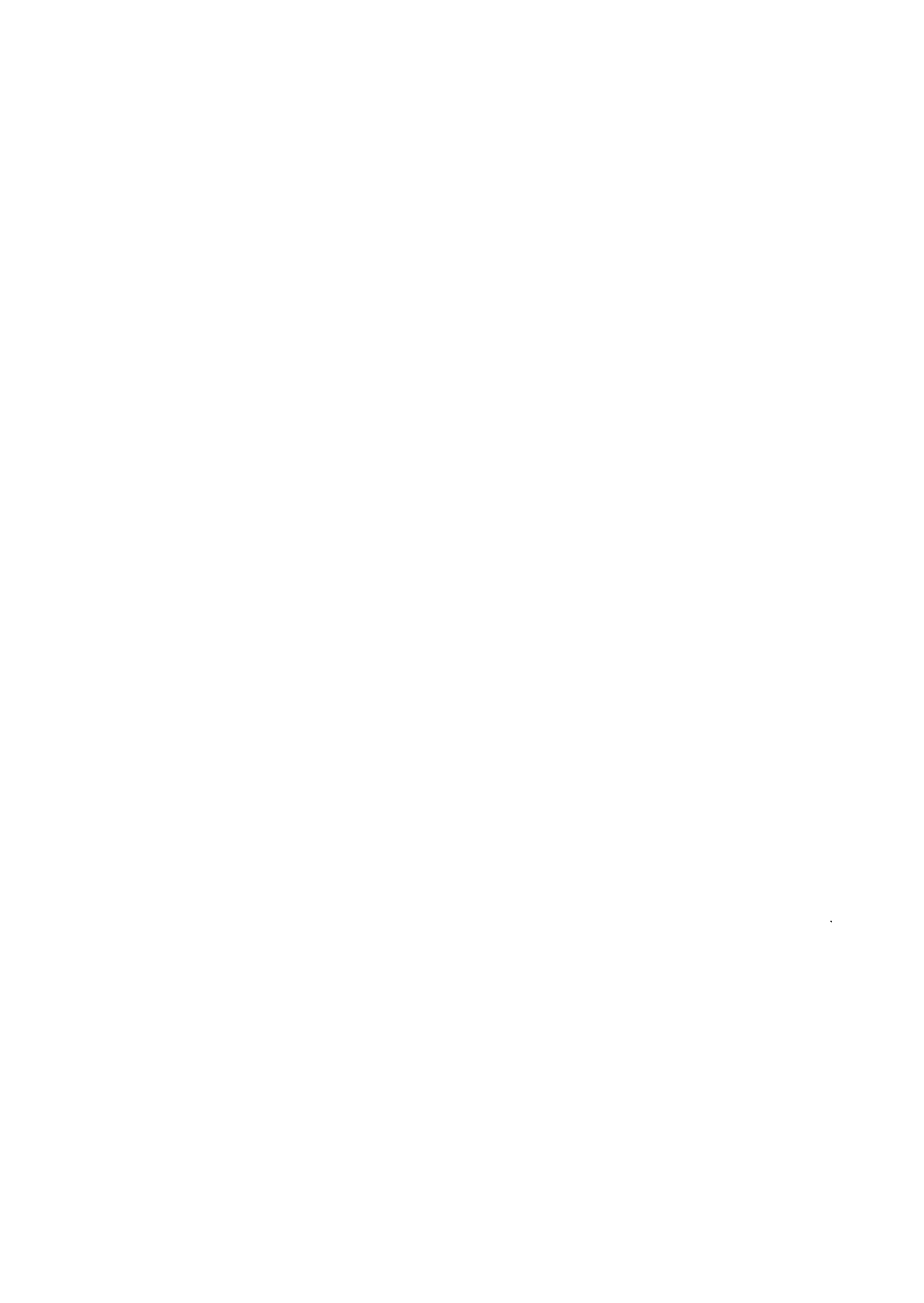PREFACE

This paper deals with the convergence of stable and consistent one-step approximations for linear parabolic initialboundary-value problems with non-smooth solutions. The proofs given may be extended to semilinear parabolic problems using H.B. Keller's stability concept. Finally an extension to Lax's nist neffer s seasific, conce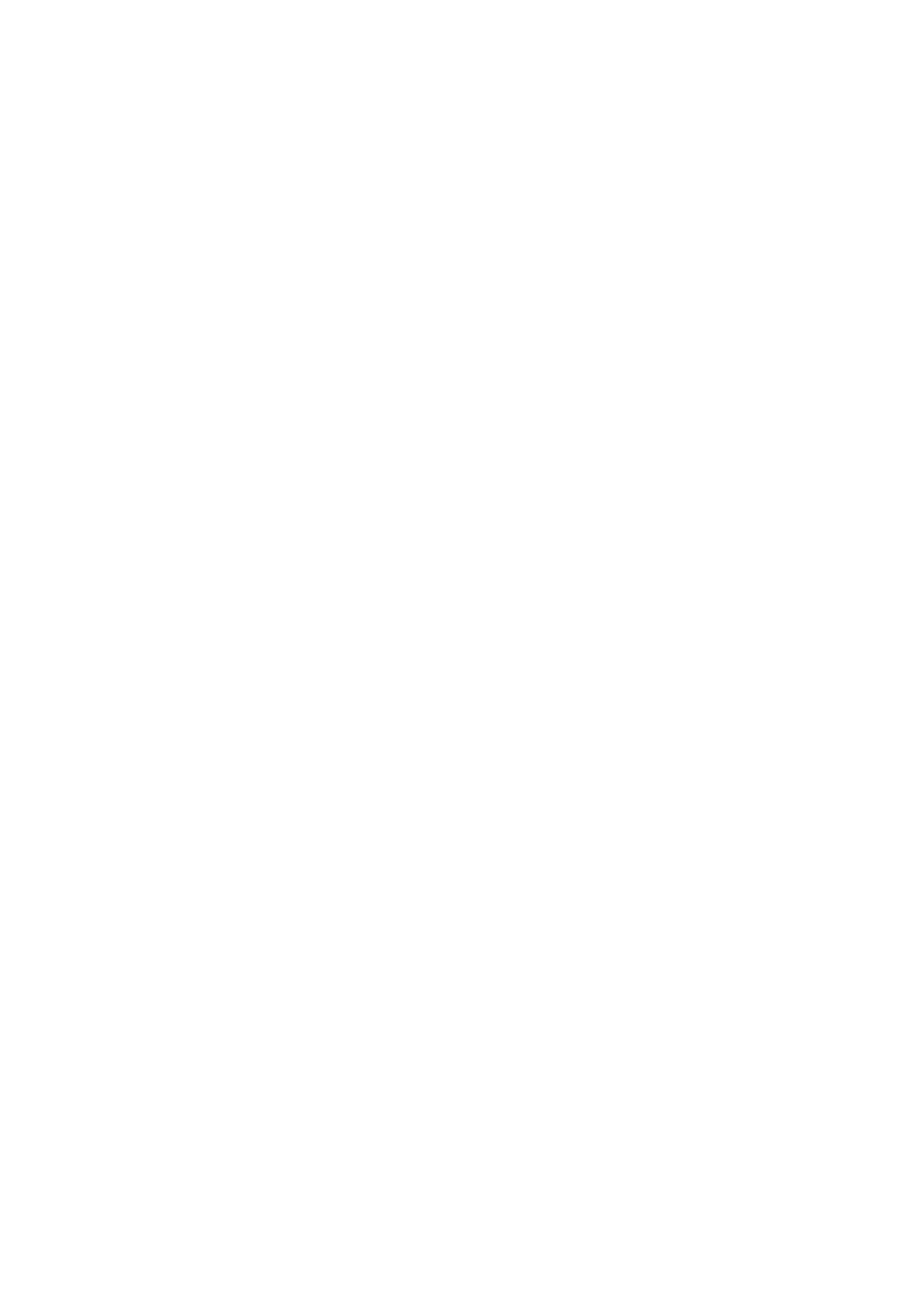## NUMERICAL SOLUTION OF PARABOLIC PROBLEMS WITH NON-SMOOTH SOLUTIONS

P. Markowich

In this paper we consider the problem:

I) 
$$
U_t = a(x,t)U_{xx} + b(x,t)U_x + c(x,t)U + f(x,t)
$$
,

 $(x,t) \in (0,1) \times (0,T)$ 

II) 
$$
U(x,0) = U_0(x)
$$
,  $x \in [0,1]$ ,  $T > 0$ 

III)  $U(0,t) = \gamma_0(t)$ ,  $U(1,t) = \gamma_1(t)$ ,  $t \in (0,T]$ .

(I) is called <sup>a</sup> linear inhomogenous parabolic differential equation in one space variable  $x$ , (II) the initial condition and (III) the boundary conditions.

For the following we make the assumptions:

(A) a, b, c, f  $\epsilon$   $C^{r}([0,1] \times [0,T])$ , r sufficiently large (B)  $a(x,t) \ge k > 0$ ,  $(x,t) \in [0,1] \times [0,T]$  . stability condition (C)  $U_0(0) = \gamma_0(0)$ ,  $U_0(1) = \gamma_1(0)$  continuity of initial and boundary functions.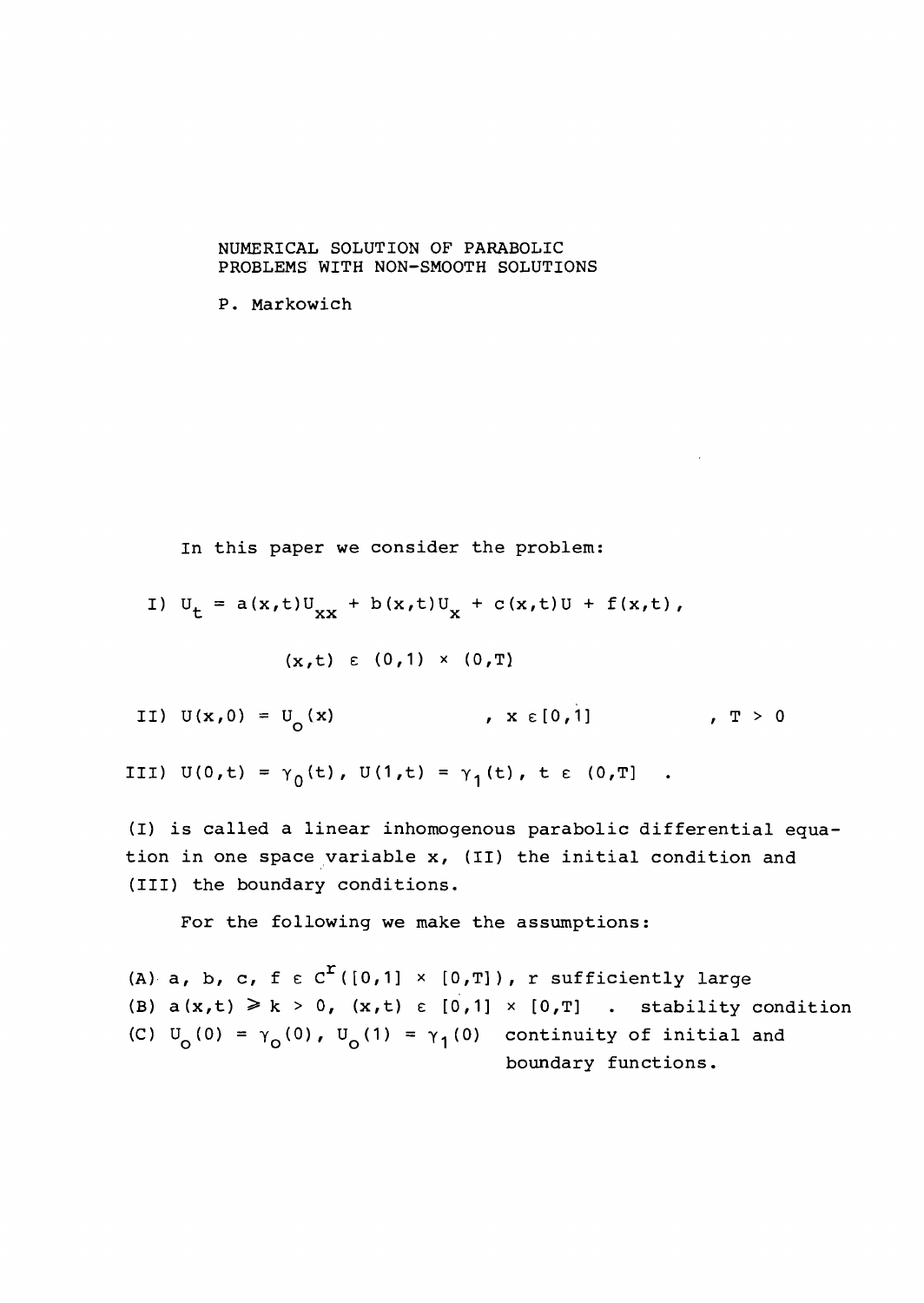We know that the initial and boundary functions determine the differentiability (smoothness) of the solution <sup>U</sup> in the points (0,0) and (1,0), which is important for the smallness of the local error of a consistent numerical procedure.

If  $U_0$ ,  $Y_0$  and  $Y_1$  are continuous functions then a unique solution U exists, which is continuous on  $[0,1] \times [0,T]$  and therefore bounded in the closed set  $[0,1] \times [0,T]$ , and if  $U_0 \in C^3([0,1])$ ;  $\gamma_0$ ,  $\gamma_1$   $\epsilon$  C<sup>2</sup> ([0,T]) and  $\gamma_0^*(0)$ ( $\gamma_1^*(0)$ ), U<sub>O</sub>(0), U<sub>O</sub>(0), U<sub>O</sub>(0) (U<sup>"</sup> (1), U<sub>0</sub>(1), U<sub>0</sub>(1)), set for U<sub>t</sub>, U<sub>XX</sub>, U<sub>X</sub>, U into the differential equation I), fulfill I), then  $\overline{U}$ ,  $\overline{U}_t$ ,  $\overline{U}_x$ ,  $\overline{U}_{xx}$  are continuous and bounded on  $[0,1] \times [0,T]$ . See  $[1]$  and  $[2]$ .

We gain a numerical procedure by choosing numbers N and M, and by forming the step sizes  $n = 1$ ./N in x- direction and  $k = 1.$  /M in t- direction, and by substituting appropriate difference approximations for  $U_t$ ,  $U_x$ ,  $U_{xx}$  in the net-points  $(x_i, t_n)$ with  $x_{\textbf{i}}$  = ih and  $t_{\textbf{n}}$  = nk. So we can write our procedure in the following form assuming that  $h = h(k)$  with lim  $h(k) = 0$  $k+n$ 

$$
(*)\begin{cases} \frac{1}{k} [B_0(k, t_n) u^n - B_1(k, t_{n-1}) u^{n-1} - R(k, t_n)] - \hat{f}(t_n) = 0\\ n = 1 \text{ (1)M with} \\ u^0 = u_0 = (U_0(X_1), \dots, U_0(X_{N-1}))^T. \end{cases}
$$

If  $B_0(k, t_n) = I$ , we call the scheme explicit, otherwise implicit. The  $\overline{U}^{n}$ 's are (N-1)- vectors with the approximate solutions on the n-th time level,  $R(k, t_n)$  is the  $(N-1)$  - vector with worked-in boundary-conditions on the n-th time level,  $f(t_n)$  is the vector with the approximations for  $f(x_i, t_n)$ , i = 1(1)N-1, i.e.,  $\|\hat{f}(t_n) - (f(x_1, t_n), \dots, f(x_{N-1}, t_n)^\top \|$ +0 for k+0 with some appropriate norm, and  $B_0(k, t_n)$ ,  $B_1(k, t_{n-1})$  are  $(N-1)$  - square matrices derived from the difference approximations for the derivatives.

We define the local error of the procedure (\*) for the parabolic problem I), II), III) in the solution <sup>U</sup> as the sequence of vectors.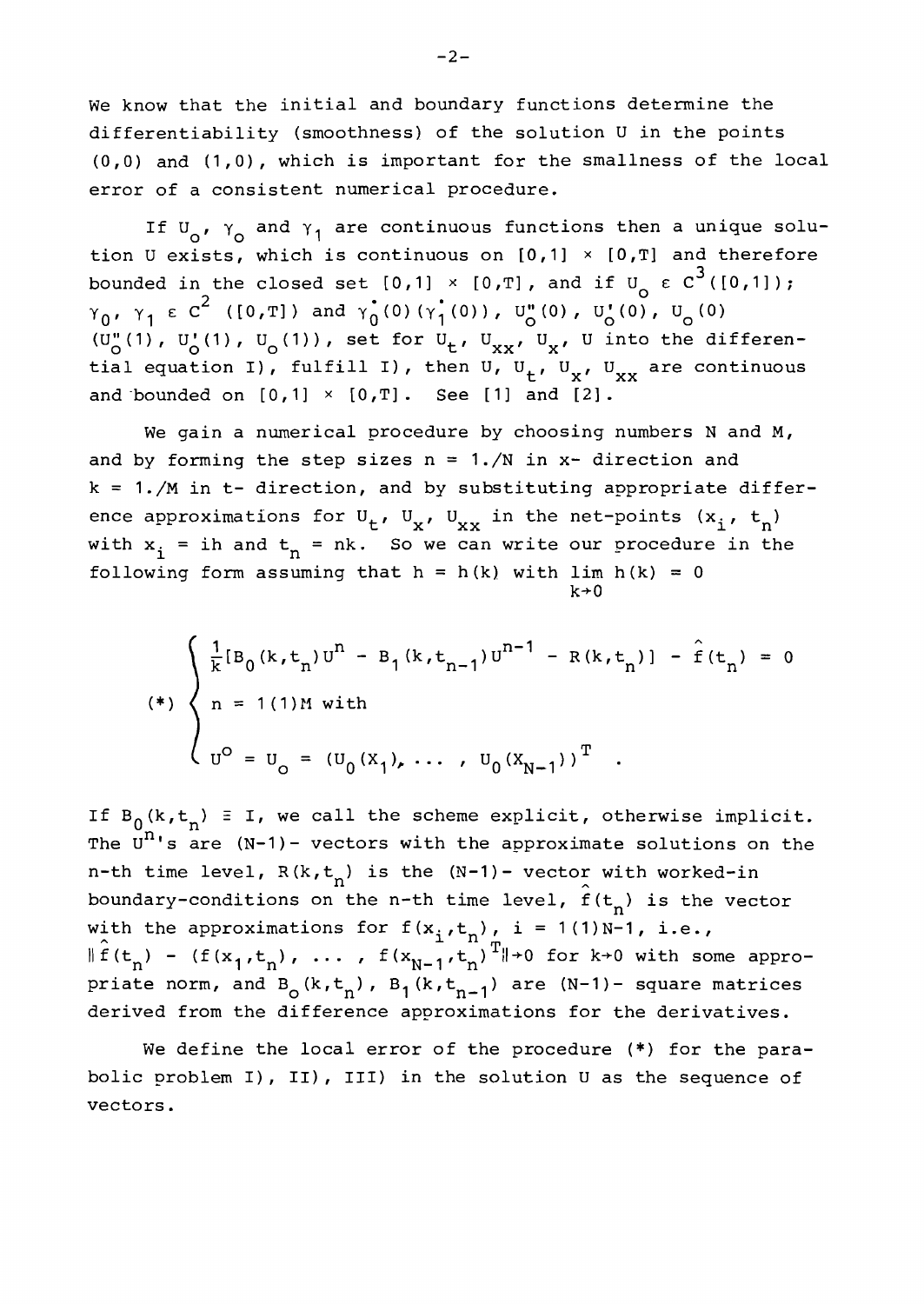$$
L^{n}(U,k) = \frac{1}{k} [B_{0}(k, t_{n})U(t_{n}) - B_{1}(k, t_{n-1})U(t_{n-1}) - R(k, t_{n})]
$$

$$
- \hat{f}(t_{n}), n = 1(1)M
$$

where  $U(t_i)$  are the vectors containing the solution U evaluated in the net-points of the i-th-time-Ievel. Further we say that (\*) is consistent with I), II), III) in <sup>U</sup> of order <sup>I</sup> if  $\|\mathbf{L}^{n}(\mathbf{u},\mathbf{k})\| \leq C(\mathbf{U})\mathbf{k}^{1}$ , where C(U) is bounded and independent of n. We can show by Taylor's expansion that  $C(U)$  is a finitelinear combination of bounds of partial derivatives of <sup>U</sup> on the rectangle  $[0,1] \times [0,T]$ , if  $\|\cdot\|$  is the maximum norm. The second important concept concerned with difference approximations is stability. We call the difference scheme (\*) stable, if  $B_0(k, t_n)$  is invertible for  $k \leq k_0$  and for all  $n \leq N$  and if  $\|B_0^{-1} (k, t_n)\| \leq P$  for  $k \leq k_{\text{o}}$  and  $n \leq N$  where P is independent of  $k$  and  $n$  and if

$$
\|\mathbf{u}\|_{\mathbf{u}=\mathbf{h}}^{1}(\mathbf{k},\mathbf{t}_{i})\mathbf{B}_{1}(\mathbf{k},\mathbf{t}_{i-1})\| \leq \mathbf{L} \text{ for } \mathbf{k} \leq \mathbf{k}_{0}, \mathbf{t}_{n} = \mathbf{h} \in (0,T]
$$

with  $1 \leq m \leq n$ , where L is independent of n, m and k. Further we say that (\*) is convergent to U, if for  $t = t_n = nk$  fixed,  $\lim_{m \to \infty} \left| \mathbf{u}^n(k) - \mathbf{U}(t_n) \right| = 0$  uniformly in  $\mathbf{t}(\mathbf{U}^n(k) = \mathbf{U}^n)$ .  $k+0$ n+oo

The sequence of vectors  $E^{n}(k) = U^{n}(k) - U(t_{n})$  is called global error. We easily conclude convergence from stability and consistency. By solving the recursive relation  $(*)$  for  $U^{n} = U^{n}(k)$  we find:  $\|U^{n}(k)\| \le L \|U^{0}\| + P(TL+1) \max_{1 \le i \le n} \|\hat{f}(t_{i})\|$  presuming  $Y_0 = Y_1 = 0$ . That means that  $U^n(k)$  depends continuously on the initial condition  $U^O$  and on the disturbance  $\hat{f}$  (in the norm  $\|\ \|$ ). For the following we set  $\|x\| = \max |x_i|$  for  $i=1(1)<sub>N-1</sub>$ 

÷

 $X = (X_1, \ldots, X_{N-1})^T \in \mathbb{R}^{N-1}$ . Now we can prove:

Theorem 1: consider the parabolic problem I), II) and III) with the assumptions (A), (B) and (C). Let (\*) be <sup>a</sup> finit difference approximation to I), II) and III), which is stable and consistent of the order <sup>I</sup> with problems of the form 1\*, 11\*, III with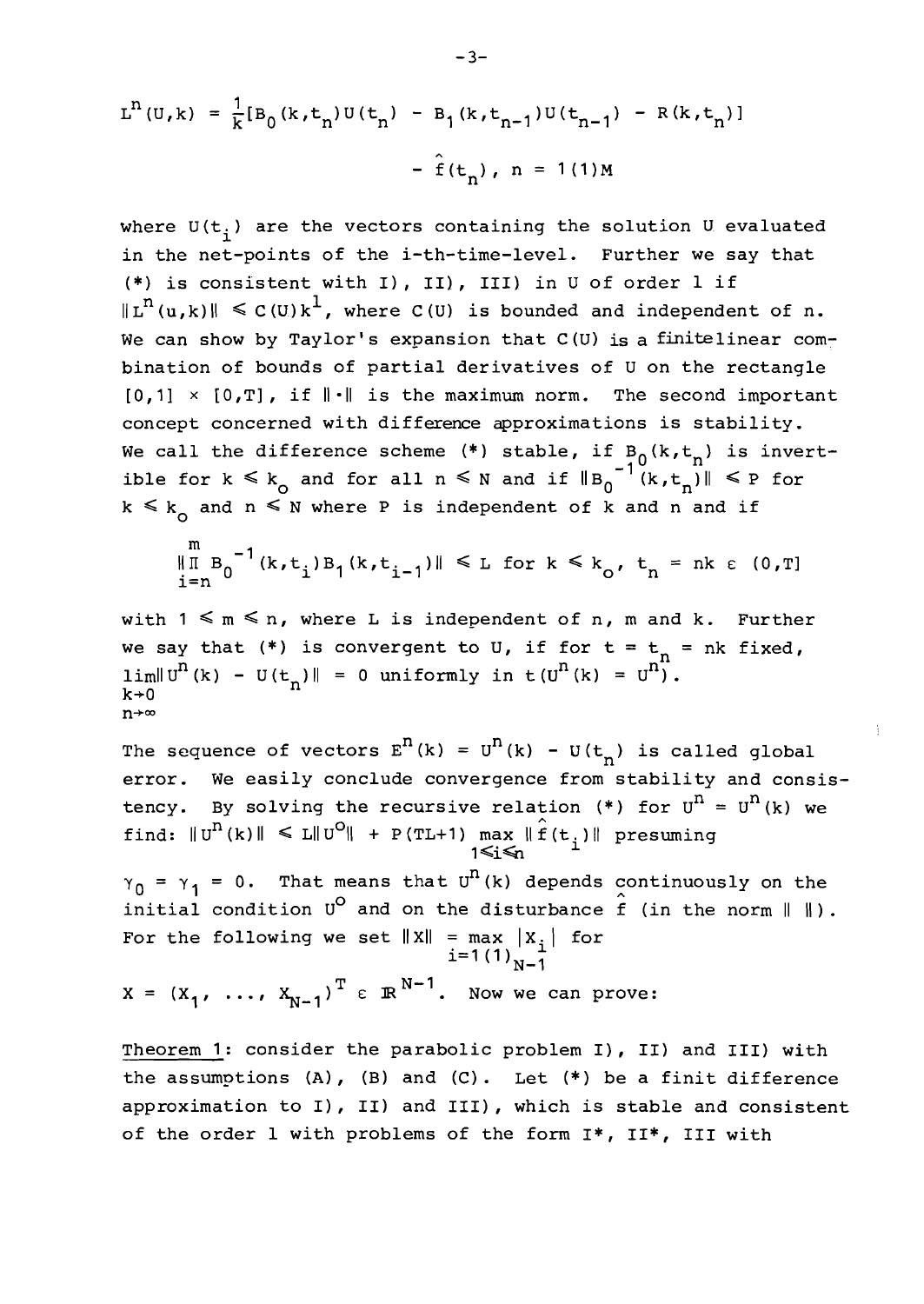solutions in  $\texttt{C}^{\texttt{m}}(\texttt{[0,1]} \ \times \ \texttt{[0,T]})$  (problem-I), II), III) with inhomogenity in  $C^{m-2}([0,1] \times [0,T])$  and changed initial function) and let  $U_0'$ ,  $Y_0'$ ,  $Y_1$  of the given problem fulfill:  $\binom{m}{0,1}$  × [0,T]) (problem-I), II), III<br>
([0,1] × [0,T]) and changed initial fu<br>
of the given problem fulfill:<br>
= a(0,0)U<sub>0</sub><sup>'</sup>(0) + b(0,0)U<sub>0</sub><sup>'</sup>(0) + c(0,0)U<sub>0</sub><br>
= a(1,0)U<sub>0</sub><sup>''</sup>(1) + b(1,0)U<sub>0</sub>'(1) + c(1,0)U<sub>0</sub>

a) 
$$
\gamma_0(0) = a(0,0)U_0^{"}(0) + b(0,0)U_0^{'}(0) + c(0,0)U_0(0) + f(0,0)
$$
  
b)  $\gamma_1(0) = a(1,0)U_0^{"}(1) + b(1,0)U_0^{'}(1) + c(1,0)U_0(1) + f(1,0)$ 

with  $\gamma_0^{}$ ,  $\gamma_1^{}$   $\epsilon$   $\texttt{C}^{\texttt{m}}(\texttt{[0,T]})$ ,  $\texttt{U}^{}_{\texttt{O}}$   $\epsilon$   $\texttt{C}^{\texttt{3}}(\texttt{[0,1)})$ , then the numerical procedure (\*) is convergent for the given problem I), II) and III) in the maximum norm.

Proof: as mentioned before there exists <sup>a</sup> unique solution <sup>U</sup> of the given problem, so that U, U<sub>t</sub>, U<sub>x</sub>, U<sub>xx</sub> are continuous and bounded in  $[0,1] \times [0,T]$ . (Proof in  $[1]$ ).

Now let  $\varepsilon$ >o be fixed. We construct the sequence of Bernstein polynomials to U on  $[0,1] \times [0,\Gamma]$ 

$$
B_{n}(U, x, t) = \sum_{i=1}^{n} \sum_{j=1}^{n} {n \choose i} {n \choose j} U(\frac{i}{n}, \frac{Tj}{n}) (1-x)^{n-i} x^{i} (1-\frac{t}{T})^{n-j} (\frac{t}{T})^{j}
$$

and know that:  $B_{n}(U,\ldots) \rightarrow U$ 

$$
\frac{\partial}{\partial t} B_n(0,...) + U_t
$$
  

$$
\frac{\partial}{\partial x} B_n(0,...) + U_x
$$
  

$$
\frac{\partial^2}{\partial x^2} B_n(0,...) + U_{xx}
$$

uniformly on  $[0,1] \times [0,T]$  for  $n \to \infty$ .

As Butzer has shown in [3] for functions U in  $c^1$  ([0,1]<sup>2</sup>), we can prove it for our case.

Now we set  $U_{\varepsilon} = B_{n}(U, \ldots)$  with  $n > N(\varepsilon)$  fixed so that

$$
\|U-U_{\varepsilon}\|_{\infty} + \|U_{\varepsilon}U_{\varepsilon}U_{\varepsilon}\|_{\infty} + \|U_{X}U_{\varepsilon}U_{\varepsilon}||_{\infty} + \|U_{XX}U_{\varepsilon}U_{\varepsilon}||_{\infty} \leq \varepsilon
$$

and define:  $v_{\varepsilon} = U_{\varepsilon} - [(1-x) (U_{\varepsilon} \cdot 0, t) - \gamma_0(t)) + x (U_{\varepsilon} (1, t) - \gamma_1(t))]$ .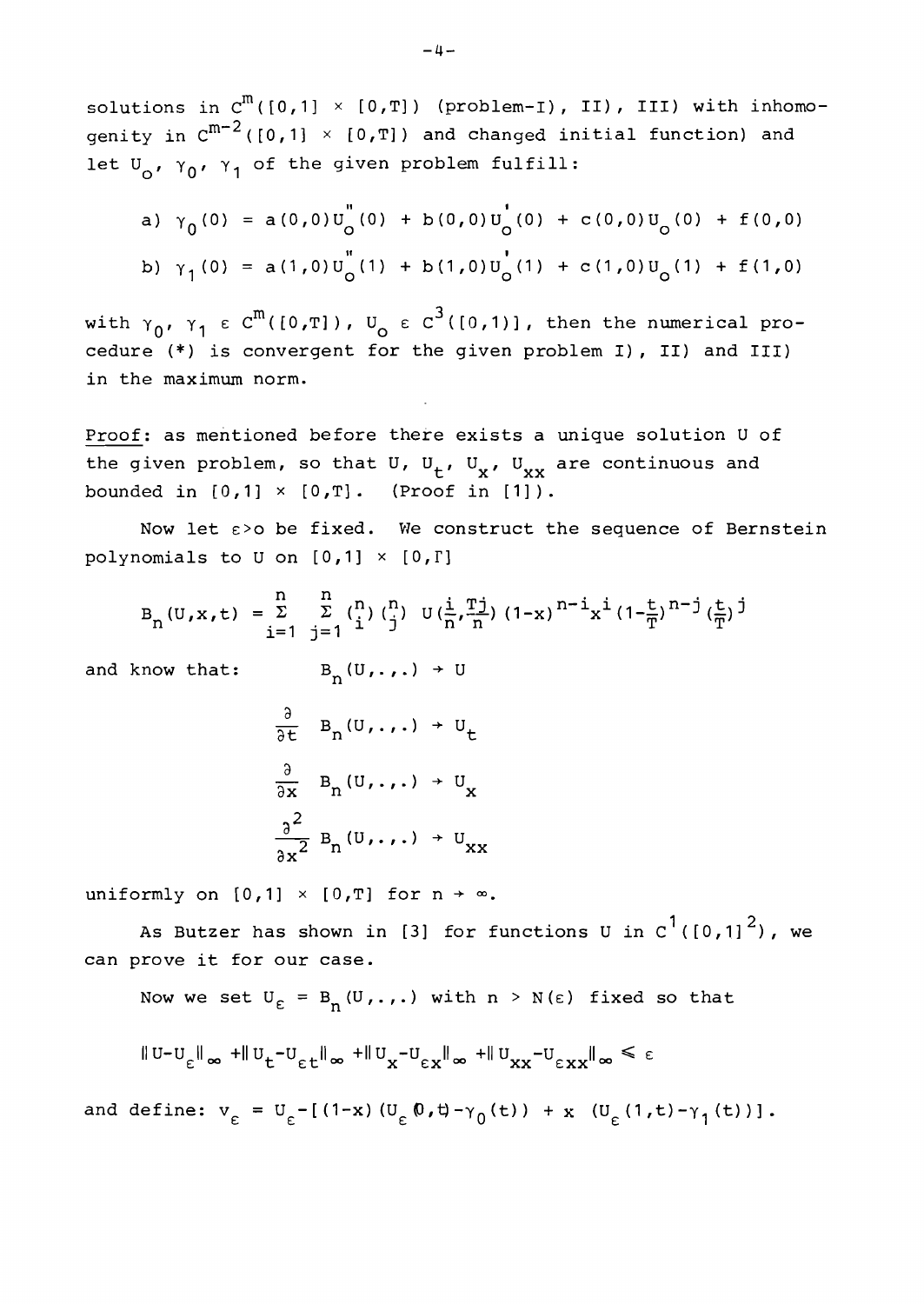We have 
$$
\begin{cases} v_{\varepsilon}(0,t) = \gamma_0(t) \\ v_{\varepsilon}(1,t) = \gamma_1(t) \end{cases}
$$
 and  $v_{\varepsilon}$  is a function

in 
$$
C^m([0,1] \times [0,T])
$$
, because  $\gamma_0$ ,  $\gamma_1$  are in  $C^m([0,T])$   $B_n(U,.) = U_{\varepsilon}$  is in  $C^{\infty}([0,1] \times [0,T])$  and moreover:

$$
\|\mathbf{U}-\mathbf{v}_{\varepsilon}\|_{\infty} + \|\mathbf{U}_{\varepsilon}-\mathbf{v}_{\varepsilon}\mathbf{t}\|_{\infty} + \|\mathbf{U}_{\mathbf{X}}-\mathbf{v}_{\varepsilon\mathbf{X}}\|_{\infty} + \|\mathbf{U}_{\mathbf{XX}}-\mathbf{v}_{\varepsilon\mathbf{XX}}\|_{\infty} \leq 2\varepsilon + 2\varepsilon + 2\varepsilon + \varepsilon = 7\varepsilon
$$

That means, that we have constructed a function  $v_{\varepsilon}$  in  $c^{m}([0,1] \times$ x [0,T]) which has the boundary values as U and which approximates U, U<sub>t</sub>, U<sub>x</sub> and U<sub>xx</sub> uniformly on the closed rectangle [0,1] × [0,T].

We consider the neighboring problem:

I\*) 
$$
v_t = a(x,t)v_{xx} + b(x,t)v_x + c(x,t)v + f(x,t) +
$$
  
+  $(v_{\epsilon t} - a(x,t)v_{\epsilon xx} - b(x,t)v_{\epsilon x} - c(x,t)v_{\epsilon} - f(x,t))$   
(x,t)  $\epsilon$  (0,1] × (0,\r{r}]

II\*) 
$$
v(x, 0) = v_c(x, 0)
$$
,  $x \in [0, 1]$ 

III) 
$$
v(0,t) = \gamma_0(t), v(1,t) = \gamma_1(t), t \in [0,T]
$$
 [III\* = III]

which has the unique solution  $v = v_{\varepsilon}$ .

We set: 
$$
Z_{\epsilon} = v_{\epsilon t} - a(x, t)v_{\epsilon xx} - b(x, t)v_{\epsilon x} - c(x, t)v_{\epsilon} - f(x, t)
$$
,  
 $Z_{\epsilon} \epsilon c^{m-2}([0, 1] \times [0, 1])$ ,

and conclude

$$
\|Z_{\varepsilon}\|_{\infty} \leq \|U_{\varepsilon} - a(x,t)U_{XX} - b(x,t)U_{X} - c(x,t)U - f(x,t)\| +
$$
  
+
$$
\|U_{\varepsilon} - v_{\varepsilon t} - a(x,t) (U_{XX} - v_{\varepsilon XX}) - b(x,t) (U_{X} - v_{\varepsilon X}) - c(x,t) (U - v_{\varepsilon})\| \leq
$$
  

$$
\leq 0 + (1 + \|a\|_{\infty} + \|b\|_{\infty} + \|c\|_{\infty}) \varepsilon = C_{1} \varepsilon, C_{1} \varepsilon \mathbb{R}.
$$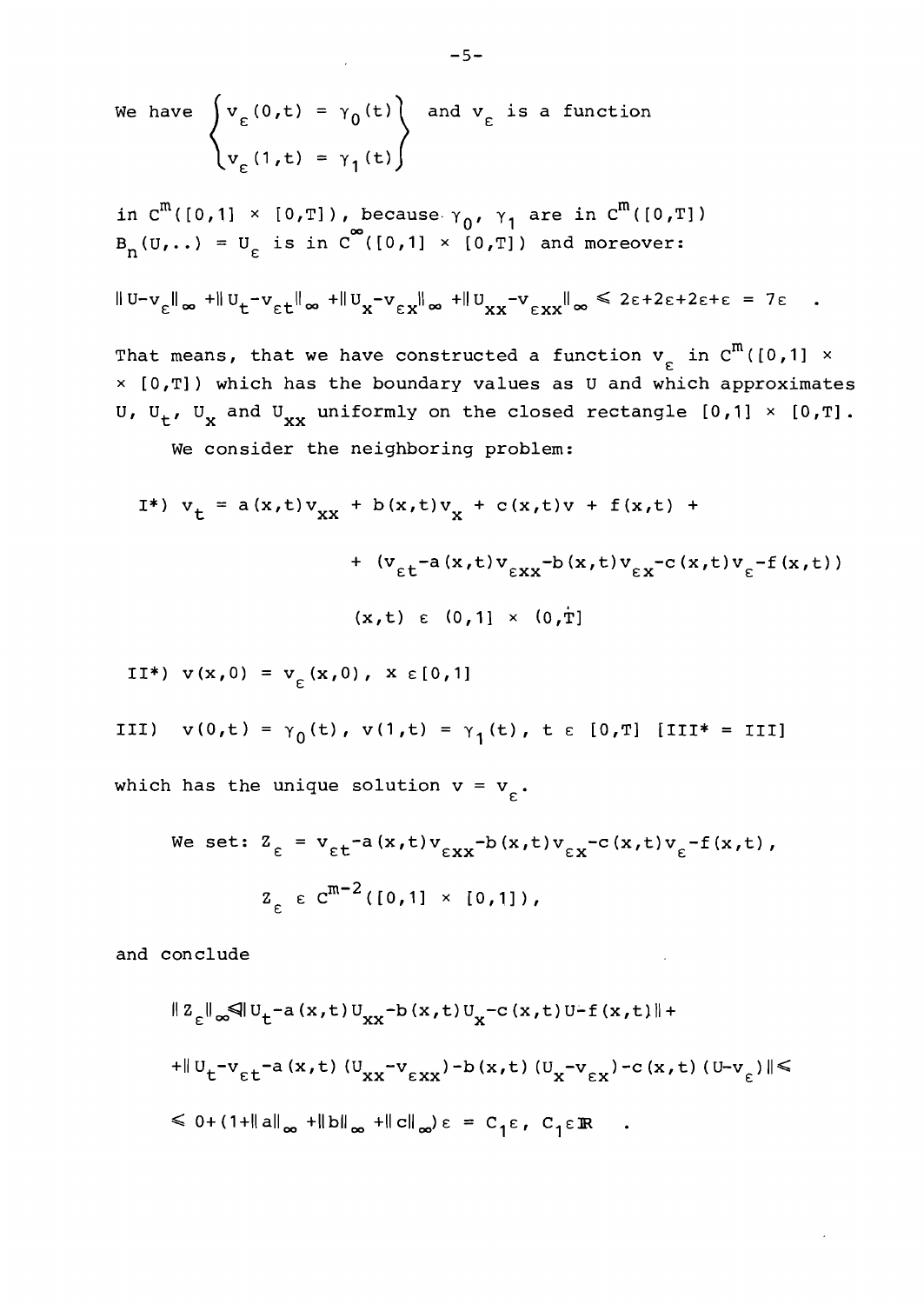The numerical procedure for  $I^*$ ),  $II^*$ ),  $III$ } has the form

$$
\left\{\n\begin{aligned}\n\frac{1}{k} [B_0(k, t_n) v_{\varepsilon}^n - B_1(k, t_{n-1}) v_{\varepsilon}^{n-1} - R(k, t_n)] &= \hat{f}(t_n) + \hat{z}_{\varepsilon}(t_n), \\
\frac{1}{k} [B_0(k, t_n) v_{\varepsilon}^n - B_1(k, t_{n-1}) v_{\varepsilon}^{n-1} - R(k, t_n)] &= \hat{f}(t_n) + \hat{z}_{\varepsilon}(t_n).\n\end{aligned}\n\right.
$$

and converges to  $v_{\varepsilon}$  of order 1, that means:<br> $||v_{\varepsilon}^{n}(k) - v_{\varepsilon}(t_{n})|| \leq C(\varepsilon) k^{1}$ , because the order of convergence is the same as the order of consistency in the case of smooth solutions.

The procedure for I), II), III) is:

$$
\left(\frac{1}{\sqrt{\pi}}\left[B_0(k, t_n)\right]^{n-1} - B_1(k, t_{n-1})^{n-1} - R(k, t_n)\right] = \hat{f}(t_n)
$$
\n
$$
\left(\frac{1}{\sqrt{\pi}}\right) \begin{cases} \frac{1}{k} \left[B_0(k, t_n)\right]^{n-1} - B_1(k, t_{n-1})^{n-1} - R(k, t_n)\right] & \text{if } t_n \text{ is a constant.} \\ \frac{1}{k} \left[B_0(k, t_n)\right]^{n-1} - B_1(k, t_{n-1})^{n-1} & \text{if } t_n \text{ is a constant.} \end{cases}
$$

We subtract  $(\overline{v})$  from  $(\overline{vv})$  and get:

$$
\frac{1}{k} [B_0(k, t_n) (U^{n} - V_{\epsilon}^{n}) - B_1(k, t_n) (U^{n-1} - V_{\epsilon}^{n-1})] = -2 \epsilon (t_n)
$$
  

$$
U^{0} - V_{\epsilon}^{0} = (U_{0}(x_1) - V_{\epsilon}(x_1, 0), \dots, U_{0}(x_{N-1}) - V_{\epsilon}(x_{N-1}, 0))^{T}
$$

We use that the solution of <sup>a</sup> difference equation of this form depends continuously on the initial condition and on the disturbance, if the boundary conditions are homogenous:

$$
\| \textbf{u}^n - \textbf{v}^n_{\varepsilon} \| \leqslant_{\textbf{L}} \| \textbf{u}^o - \textbf{v}^o_{\varepsilon} \| + \textbf{P} \left( \textbf{L} \textbf{T} + 1 \right) \underset{1 \leqslant i \leqslant h}{\text{max}} \| \hat{\textbf{z}}_{\varepsilon} \left( \textbf{t}_n \right) \| \leqslant (7 \textbf{L} + \textbf{P} \left( \textbf{L} \textbf{T} + 1 \right) \textbf{C}_1) \, \varepsilon \ = \ \textbf{C}_2 \, \varepsilon \quad \, .
$$

We get for  $t = nk$  fixed in  $(0, T)$ :

$$
\|U(t) - U^{n}(k)\| \le \|U(t) - V_{\varepsilon}(t)\| + \|V_{\varepsilon}(t) - V^{n}(\kappa)\| + \|V^{n}(\kappa) - U^{n}(k)\| \le
$$
  

$$
\le 7\varepsilon + C(\varepsilon)k^{1} + C_{2}\varepsilon = (7+C_{2})\varepsilon + C(\varepsilon)k^{1}.
$$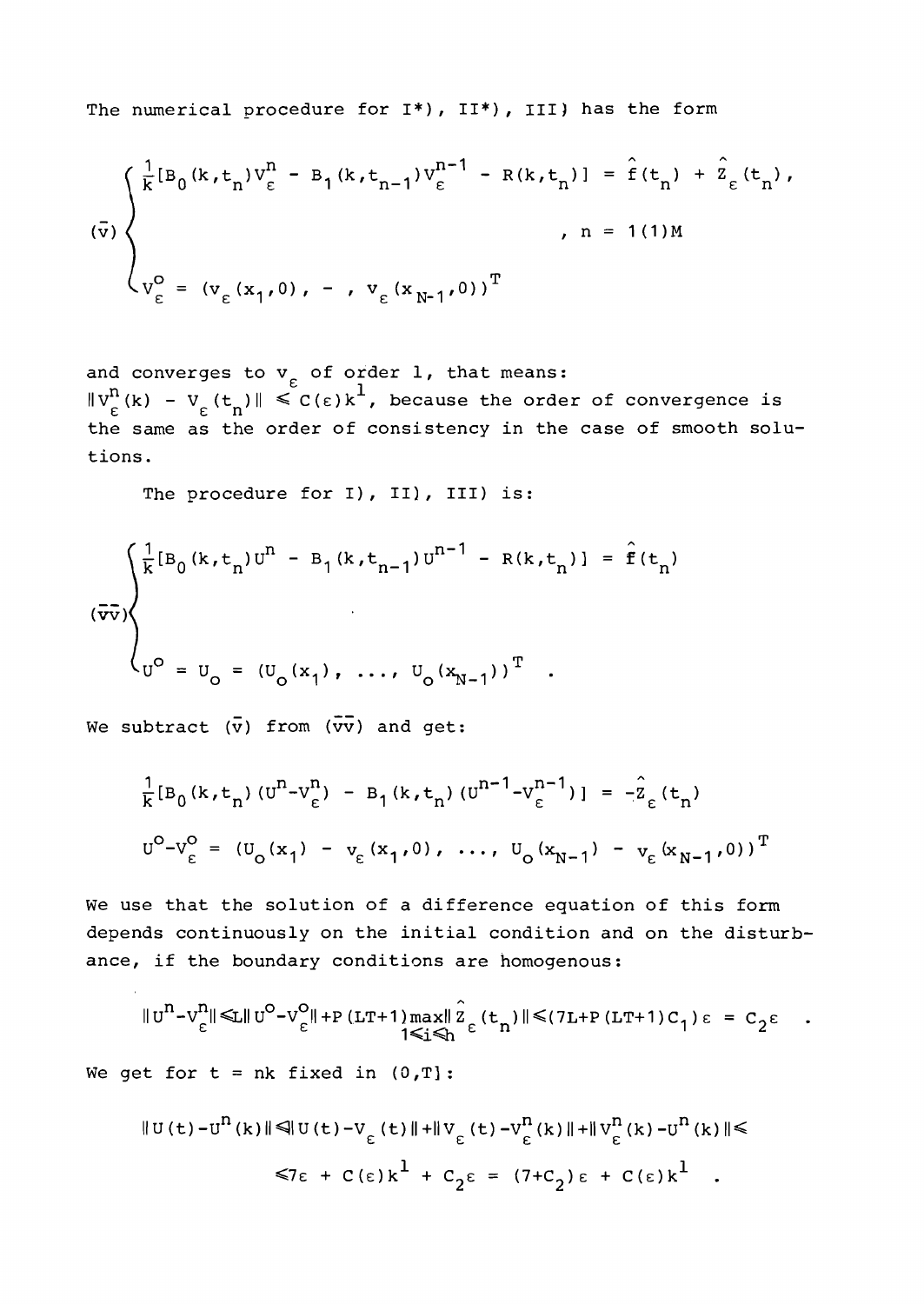For k<  $(\frac{\varepsilon}{C(\varepsilon)})^{\tfrac{1}{1}}$  we get  $\|U(t)-U^{\textrm{n}}(k)\|{\leqslant}(8+C_{2})\,\varepsilon$ , where  $C_{2}$  is independent of n,  $\epsilon$  and k. If we start the proof with  $\frac{\epsilon}{8+C}$  convergence follows.

2 Our second step is to neglect the conditions a) and b) in Theorem 1. So we prove:

Theorem 2: consider the numerical procedure (\*) for I), II) and III) under the same assumptions as in Theorem 1. Let (A), (B) and (C) be valid. If  $\upsilon^{-}_\textrm{o}$   $\epsilon$ C([0,1]) and  $\gamma^{-}_\textrm{o}$   $\gamma^{-}_\textrm{1}$   $\epsilon$ C $^{\textrm{m}}$ ([0,T]), then the numerical procedure (\*) is convergent to the unique solution of I), II) and III). and (C) be valid. If  $U_0 \epsilon C([0,1])$  and  $Y_0$ <br>numerical procedure (\*) is convergent to<br>I), II) and III).<br>Proof: Let  $\epsilon > 0$  be fixed. Then we choose<br>so that  $||U_0 - \bar{U}_0^{\epsilon}||_{\infty} < \epsilon$ . The existence of  $\bar{U}_0^{\epsilon}$ <br>approxi

 $Proof: Let  $\epsilon > 0$  be fixed. Then we choose$ </u>  $\leq$  E. The existence of  $\vec{\mathrm{U}}_{\alpha}^{\mathrm{E}}$ approximation theorem of Weierstrass. We a function  $\bar{U}^{\epsilon}_{\rm o}$  in<br>is a consequence define:  $C^{\infty}$ [(0,1]), of the

$$
\mathbf{U}_{\text{O}}^{\varepsilon} = \overline{\mathbf{U}}_{\text{O}}^{\varepsilon} - [\mathbf{x} (\gamma_1(0) - \overline{\mathbf{U}}_{\text{O}}^{\varepsilon}(1)) + (1 - \mathbf{x}) (\gamma_0(0) - \overline{\mathbf{U}}_{\text{O}}^{\varepsilon}(0))]
$$

We get:  $U_{O}^{E}(0) = \gamma_{0}(0)$  and  $U_{O}^{E}(1) = \gamma_{1}(0)$  and

$$
\|U_{O} - U_{O}^{\epsilon}\| \leq \|U_{O} - \overline{U}_{O}^{\epsilon}\| + \|x\| \epsilon + |1 - x| \epsilon \leq 2\epsilon
$$

Now we choose a<br>=  $y^{\in}$  (1) = 0 and shall satisfy: function  $y^{\epsilon}(x) \epsilon C^{3}([0,1])$  fulfilling  $y^{\epsilon}(0)$  =  $\|y^{\epsilon}\|_{\infty}$  and form  $V_{\mathsf{O}}^{\epsilon}$  =  $U_{\mathsf{O}}^{\epsilon}$  +  $y^{\epsilon}$ . The function  $V_{\mathsf{C}}^{\epsilon}$ 

e choose a function 
$$
y^{\epsilon}(x) \epsilon C^{3}([0,1])
$$
 fulfilling  $y^{\epsilon}(0) = 1$   
\n1) = 0 and  $||y^{\epsilon}||_{\infty} \le \epsilon$  and form  $V_{0}^{\epsilon} = U_{0}^{\epsilon} + y^{\epsilon}$ . The function  $V_{0}^{\epsilon}$   
\nsatisfy:  
\n1)  $\gamma_{0}(0) = a(0,0)V_{0}^{\epsilon^{n}}(0) + b(0,0)V_{0}^{\epsilon^{n}}(0) + c(0,0)V_{0}^{\epsilon}(0) + f(0,0)$   
\n2)  $\gamma_{1}(0) = a(1,0)V_{0}^{\epsilon^{n}}(1) + b(1,0)V_{0}^{\epsilon^{n}}(1) + c(1,0)V_{0}^{\epsilon}(1) + f(1,0)$ 

That means:

1a) 
$$
\gamma_0(0) - [f(0,0) + a(0,0)U_0^{\epsilon''}(0) + b(0,0)U_0^{\epsilon''}(0) ++ c(0,0)U_0^{\epsilon}(0)] = a(0,0)Y^{\epsilon''}(0) + b(0,0)Y^{\epsilon'}(0)
$$
  
\n1b)  $\gamma_1(0) - [f(1,0) + a(1,0)U_0^{\epsilon''}(1) + b(1,0)U_0^{\epsilon''}(1) ++ c(1,0)U_0^{\epsilon}(1)] = a(1,0)Y^{\epsilon''}(1) + b(1,0)Y^{\epsilon''}(1)$ .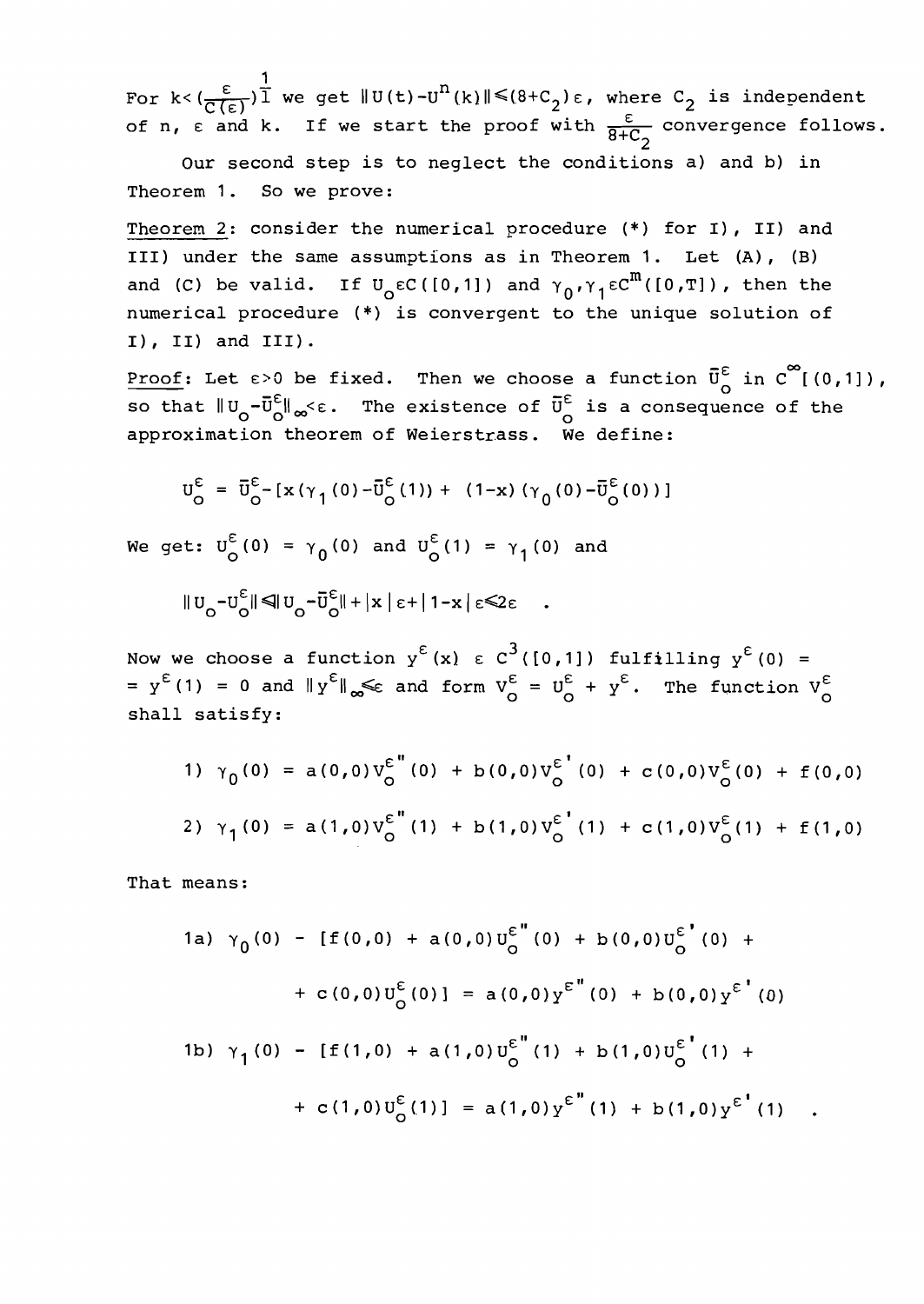We choose  $y^{\epsilon'}$  (0) =  $y^{\epsilon'}$  (1) = 0 and compute  $y^{\epsilon''}(0)$  =  $y_1$  and  ${\bf y}^{\epsilon}$  (1) =  ${\bf y_2}$  from the equations 1a) and 2a) and construct:

$$
y^{\epsilon}(x) = \begin{cases} \frac{y_1}{2t_1^2} \times^2 (x-t_1)^{n} & 0 \le x \le t_1 \\ 0 & t_1 \le x \le t_2 \\ \frac{y_2}{2t_2^2} (x-1)^2 (x-t_2)^{n} & t_2 \le x \le 1 \end{cases} \epsilon c^3([0,1])
$$

with  $0 < t_1 < \min \ (\frac{1}{2} \sqrt{\frac{4}{295}})$  for  $y_1 \neq 0$  and  $8|Y_1|$ 

$$
0 < t_2 < min \left( \frac{1}{2} \sqrt[4]{\frac{729 \epsilon}{8|y_2|}} \right)
$$
 for  $y_1 \neq 0$ 

Otherwise there is no restriction on  $t_1$  resp  $t_2$  (only  $0 < t_1 < t_2 < 1$ ).

Now we consider:

$$
\begin{cases}\nV_{t} = a(x, t) V_{xx} + b(x, t) V_{x} + c(x, t) V + f(x, t) & , & (x, t) \in (0, 1] \times (0, T] \\
V(x, 0) = V_{0}^{E}(x) & x \in [0, 1] \\
V(0, t) = \gamma_{0}(t) & t \in (0, T] \\
V(1, t) = \gamma_{1}(t)\n\end{cases}
$$

We have:  $V_{Q}^{\epsilon} \epsilon C^{3}([0,1])$ ,  $\gamma_{0}$ ,  $\gamma_{0} \epsilon C^{m}([0,T])$ ,  $V_{Q}^{\epsilon}(0) = \gamma_{0}(0)$ ,  $V_{Q}^{\epsilon}(1) =$ <br>=  $\gamma_{1}(0)$  and  $V_{Q}^{\epsilon}$ ,  $\gamma_{0}$ ,  $\gamma_{1}$  fulfill the condition a) and b) in theorem 1. So we can conclude, that this problem has <sup>a</sup> unique solution  $V_{\varepsilon}$ , so that  $V_{\varepsilon}$ ,  $V_{\varepsilon t}$ ,  $V_{\varepsilon x}$ ,  $V_{\varepsilon xx}$  are continuous in  $[0,1]\times[0,T]$ . Also we can conclude that  $Z = U - V_{\varepsilon}$  is the unique solution of

$$
(2\Delta) \begin{cases} 2_{t} = a(x, t) Z_{xx} + b(x, t) Z_{x} + c(x, t) Z_{x} \\ Z(x, 0) = U_{0}(x) - V_{0}^{E}(x) \\ Z(0, t) = Z(1, t) = 0 \end{cases}
$$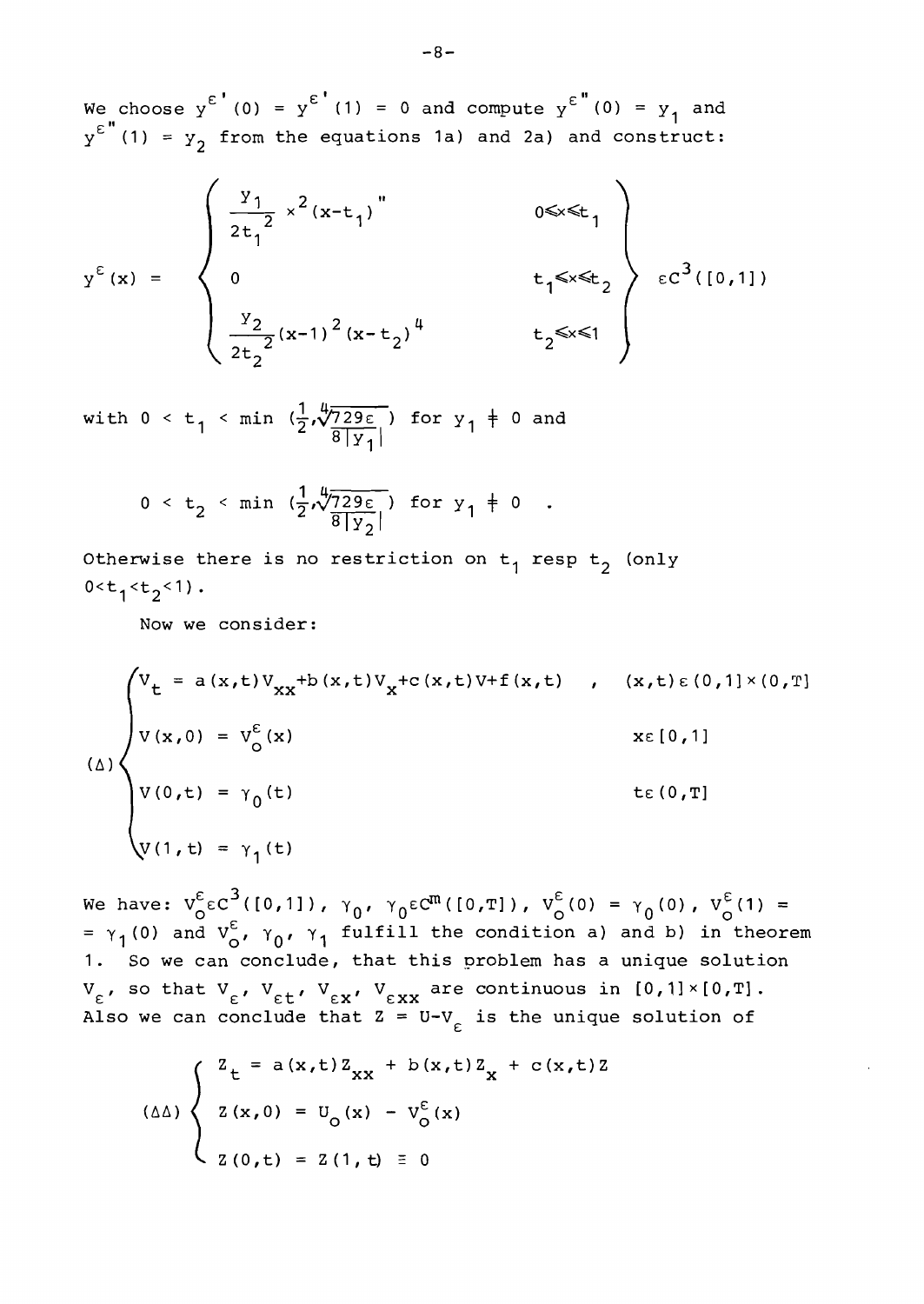(U is the unique solution of the given problem) . We know that the solution Z depends continuously on the initial data  $Z(x,0)$ , so we have:

$$
\|z\|_{\infty} = \|U - V_{\varepsilon}\| \ll 1. \quad \|U_{\varepsilon} - V_{\varepsilon}^{\varepsilon}\| \ll \varepsilon
$$

The numerical procedure to the given problem has the form:

$$
\frac{1}{k} [B_0(k, t_n) u_{(k)}^{n} - B_1(k, t_{n-1}) u_{(k)}^{n-1} - R(k, t_n)] = \hat{f}(t_n)
$$

and to  $(\Delta)$ 

$$
\frac{1}{k} [B_0 (k, t_n) v_E^n (k) - B_1 (k, t_{n-1}) v_E^{n-1} (k) - R(k, t_n)] = \hat{f}(t_n)
$$
  

$$
v_E^0 = v_O^E
$$

We conclude by subtracting:

$$
\frac{1}{k} [B_0(k, t_n) (U^n(k) - V_{\epsilon}^n(k)) - B_1(k, t_{n-1}) (U^{n-1}(k) - V_{\epsilon}^{n-1}(k)) ] = 0
$$
  

$$
U^0 - V_{\epsilon}^0 = U_0 - V_0^{\epsilon}
$$

We get by stability:  $\|U^n(k)-V_{\epsilon}^n(k)\|\leq 1\|U_o-V_o^{\epsilon}\|\leq 3L\varepsilon$ 

Applying theorem 1 we conclude, that there is a  $k^-(\epsilon) > 0$  so that for all  $k < k_0(\epsilon)$ ,  $\|v_{\epsilon}(t) - v_{\epsilon}^{n}(k)\| \leqslant$  for  $t = nk$  fixed in  $[0, T]$ . So, ,

$$
\|U(t) - U^{n}(k)\| \leq 0 \quad \text{if} \quad U(t) - V_{\varepsilon}(t) + \|V_{\varepsilon}(t) - V^{n}_{\varepsilon}(t)\| + \|V^{n}_{\varepsilon}(t) - U^{n}(k)\| \leq 0
$$

$$
\mathcal{L}\varepsilon + \varepsilon + 3L\varepsilon = (C + 1 + 3L)\varepsilon
$$

And that means convergence.

Putting the used proof-methods on a more formal level we can derive an extension to Lax's convergence theorem for stable approximations to linear operator equations which are consistent for data in a dense set. Consider the linear and invertible operator F :  $(A, \| \| A) \rightarrow (B, \| \| \| B)$  where A, B are appropriate linear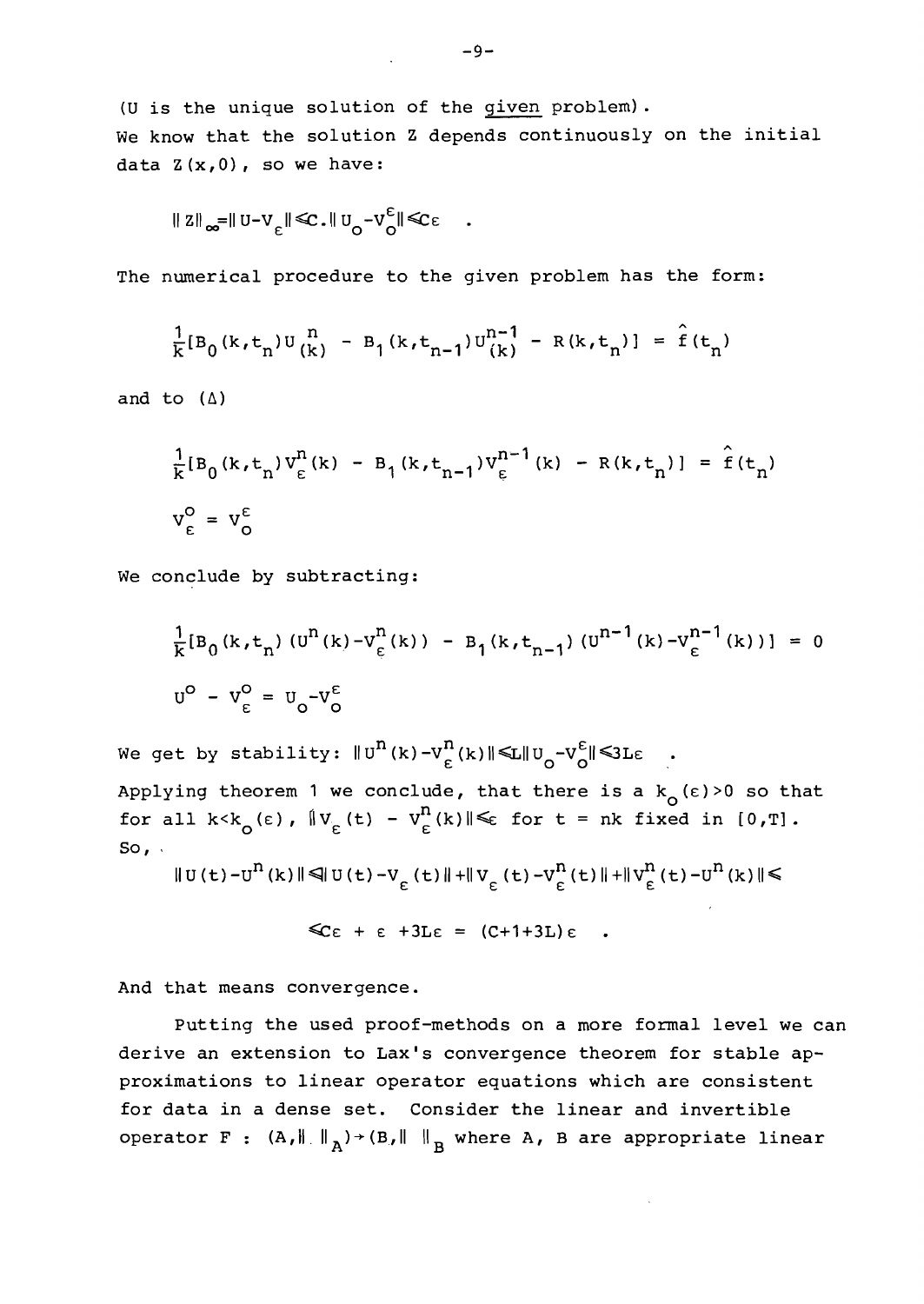spaces and let  $\mathbb{F}^{-1} \mathbb{I}_{\mathcal{B}}$  be bounded by  $\texttt{k}_1.$  That means that the solution U of the equation FU = g depends continuously on the data g. For the numerical computation of U we use approximations  $F_hU_h = g_h$  with the following properties:

- 1)  $F_h: (A_h, \| \|_{A_h}) \to (B_h, \| \|_{B_h})$  for  $0 < h \Leftrightarrow h_0$  (step-size, grid parameter), where  $A_h$ ,  $B_h$  are appropriate linear spaces.
- 2)  $F_h$  is linear and invertible and  $\|F_h^{-1}\|_{B_h^{\phantom{A}}\leqslant k_{2}}$  for all  $h \mathcal{L}_o$ .

The last property of  $F_h$  is called stability:

3) There exist linear and uniformly bounded operators,  $\Delta_h^A$ ; (A,  $\|\cdot\|_A$ ) + (A<sub>h</sub>,  $\|\cdot\|_{A_h}$ )  $\Delta_h^B$ ; (B, || || <sub>B</sub>) + (B<sub>h</sub>, || || <sub>B<sub>h</sub>)</sub>

4) 
$$
\|\Delta_h^B(g) - g_h\|_{B_h} = o(1)
$$
 for h $\to o$ .

5) The scheme  $F_hU_h = g_h$  is consistent with FU = g for all gEXCB, where <sup>X</sup> is dense in B, i.e.,  $\left\| \mathbf{F_h}(\Delta_h^{\mathbf{A}} \mathbf{U}) - \mathbf{g_h} \right\|_{\mathbf{B}} = o(1)$  for h+0 h

where U is the solution of  $FU = g$ .

We can conclude:

Theorem 3: under the given assumptions on F and  $F_h$  the procedure  $F_hU_h = g_h$  is convergent to the solution U of the equation FU = g, for all g $\epsilon$ B, i.e.,

$$
\|\Delta_{h}^{A}(U) - U_{h}\|_{A_{h}} = o(1) \text{ for } h \to 0.
$$

Proof: We have the following situation: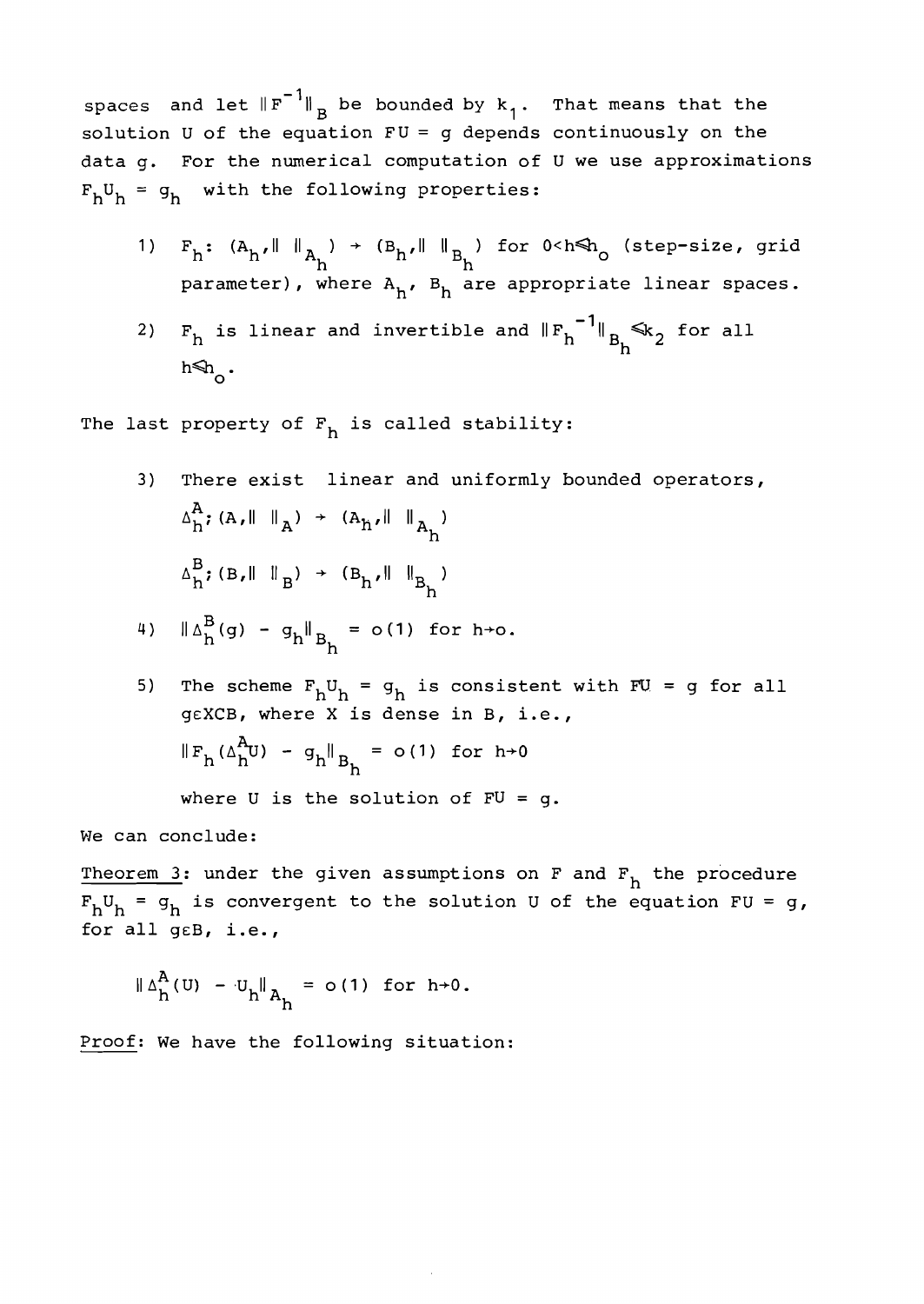

Let  $\varepsilon$  fixed be greater  $0$ . For solving FU = g we consider the scheme  $F_hU_h = g_h$ . Because X is dense in B we can choose  $g_{\epsilon} \in X$  so that  $\|g - g_{\epsilon}\|_{B} \leq \epsilon$ . Instead of FU = g we now solve FU<sub>E</sub> = g<sub>E</sub>. We conclude  $\|U - U_{\epsilon}\|_{A} \leq \|F^{-1}\| \|g - g_{\epsilon}\|_{B}$ that means:

A)  $\|U-U_{\varepsilon}\|_{A} \leq 1\varepsilon$ .

Now we consider  $F_hU_{\epsilon h} = g_{\epsilon h}$  and we easily prove the convergence of  $U_{\epsilon h}$  to  $U_{\epsilon}$  for h+o and fixed  $\epsilon$ >o by the usual consistency stability method:

$$
F_h U_{\epsilon h} = g_{\epsilon h}
$$
  
\n
$$
F_h \Delta_h^{\mathbf{A}} U_{\epsilon} = g_{\epsilon h} + C_{\epsilon} (h)
$$
  
\n
$$
\|C_{\epsilon} (h)\|_{B_h} = o(1) \text{ for } h \to o \text{ and fixed}
$$
  
\n
$$
\epsilon > o \text{ because } g_{\epsilon} \in X.
$$

$$
F_h (U_{\epsilon h} - \Delta_h^A U_{\epsilon}) = -C_{\epsilon} (h) \Rightarrow
$$
  
\nB) 
$$
||U_{\epsilon h} - \Delta_h^A U_{\epsilon}||_{A_h} \le ||V_{\epsilon h} - \Delta_h^A U_{\epsilon}||_{A_h} \le ||V_{\epsilon h} - \Delta_h^A U_{\epsilon}||_{A_h} \le ||V_{\epsilon h} - \Delta_h^A U_{\epsilon}||_{A_h} \le ||V_{\epsilon h} - \Delta_h^A U_{\epsilon}||_{A_h} \le ||V_{\epsilon h} - \Delta_h^A U_{\epsilon}||_{A_h} \le ||V_{\epsilon h} - \Delta_h^A U_{\epsilon}||_{A_h} \le ||V_{\epsilon h} - \Delta_h^A U_{\epsilon}||_{A_h} \le ||V_{\epsilon h} - \Delta_h^A U_{\epsilon}||_{A_h}
$$

Now we want to find a bound for  $U_{\epsilon h} - U_{h}$ :

$$
U_{\epsilon h} - U_{h} = F_{h}^{-1} (g_{\epsilon h} - g_{h}) = F_{h}^{-1} (g_{\epsilon h} - \Delta_{h}^{B} g_{\epsilon} + \Delta_{h}^{B} g_{\epsilon} - \Delta_{h}^{B} g + \Delta_{h}^{B} g - g_{h})
$$
  
\nC) 
$$
\|U_{\epsilon h} - U_{h}\| A_{h} \ll 2 (\|g_{\epsilon h} - \Delta_{h}^{B} g_{\epsilon}\|_{B_{h}} + \|\Delta_{h}^{B} g_{\epsilon} - \Delta_{h}^{B} g\| + \|\Delta_{h}^{B} - g_{h}\|)
$$

$$
= k_{2} d_{\epsilon}(h) \to 0 \text{ for } h \to 0 \text{ and } \epsilon > 0 \text{ fixed}
$$

because of the assumptions 2), 3) and 4). So we can conclude from  $(A)$ ,  $(B)$  and  $(C)$ :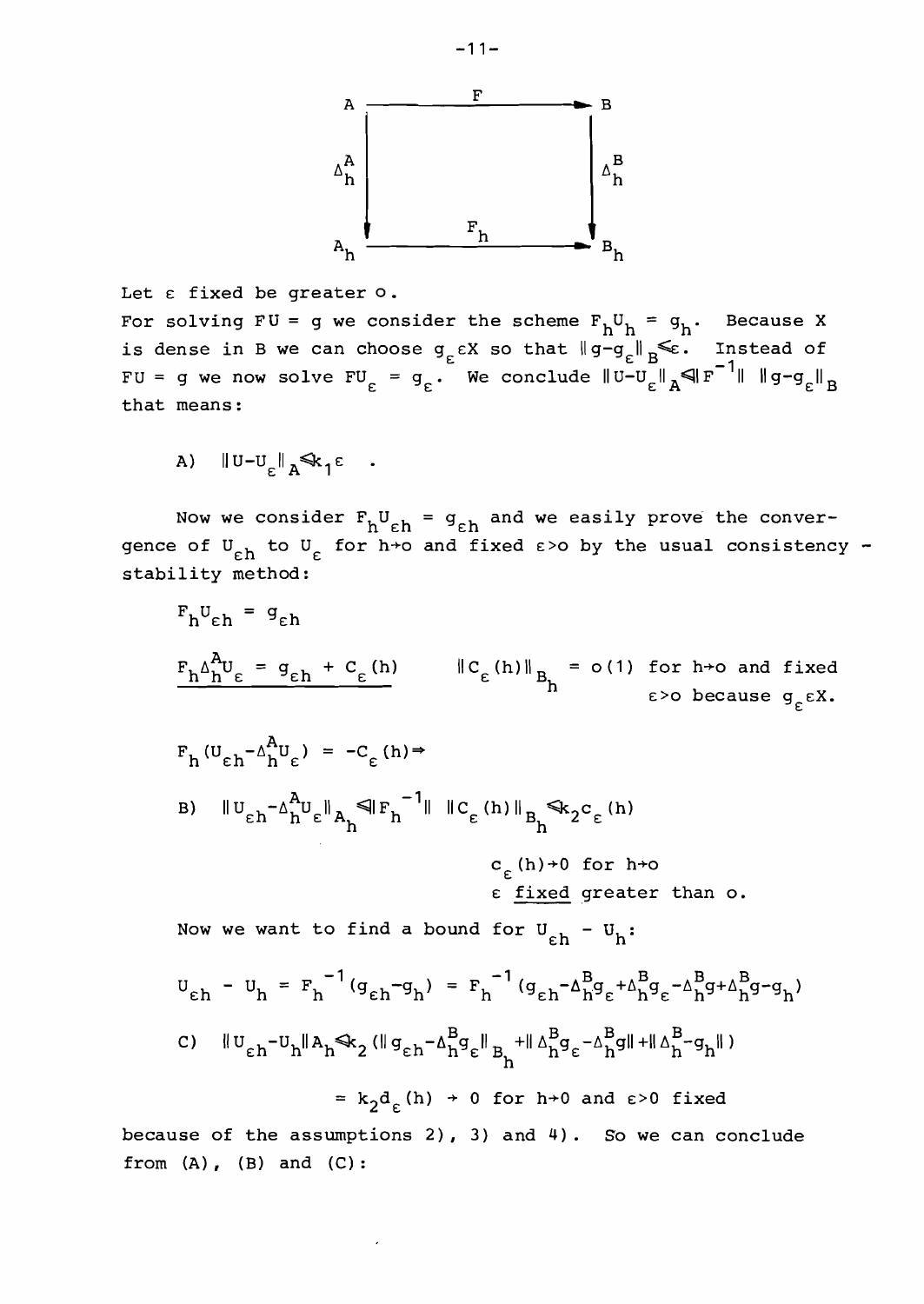$$
\begin{array}{cccccccccc} \|\Delta_h^A\textbf{U}-\textbf{U}_h\|_{A_h}\triangleleft\|\Delta_h^A\textbf{U}-\Delta_h^A\textbf{U}_\epsilon\|_{A_h}+\|\Delta_h^A\textbf{U}_\epsilon-\textbf{U}_\epsilon\|_{A_h}+\|\textbf{U}_\epsilon\|^{-1}\textbf{U}_h\|_{A_h}\triangleleft\|\Delta_h^A\|\\&\cdot&\cdot&\cdot&\cdot&\cdot&\cdot\end{array}
$$

We can find for every  $\varepsilon >$ o a h<h( $\varepsilon$ ) so that  $\left\| \vartriangle_{\mathbf{h}}^{\mathbf{A}} \mathbb{U} - \mathbb{U}_{\mathbf{h}} \right\|_{\mathbf{A}}$   $\leqslant$ c $\varepsilon$  where C h h is independent of  $\varepsilon$ , h and that means convergence.

It is easy to extend Theorem <sup>3</sup> to cases where the difference scheme  $F_h$  is uniformly continuous in h (stable) in some components of the data-vector g, but not in all. The methods for doing this are the sane as used in Theorem 2, because stability of one step difference - approximation means that the solutions  $U^{n}(k)$  depend uniformly continuous (in the grid-parameter k) on the initial data and on the disturbance but not on the boundary values.

## Remark

<sup>I</sup> am very grateful to Professor R. Weiss from the Institute for Numerical Mathematics at the Technical University of Vienna for his aid during the work.